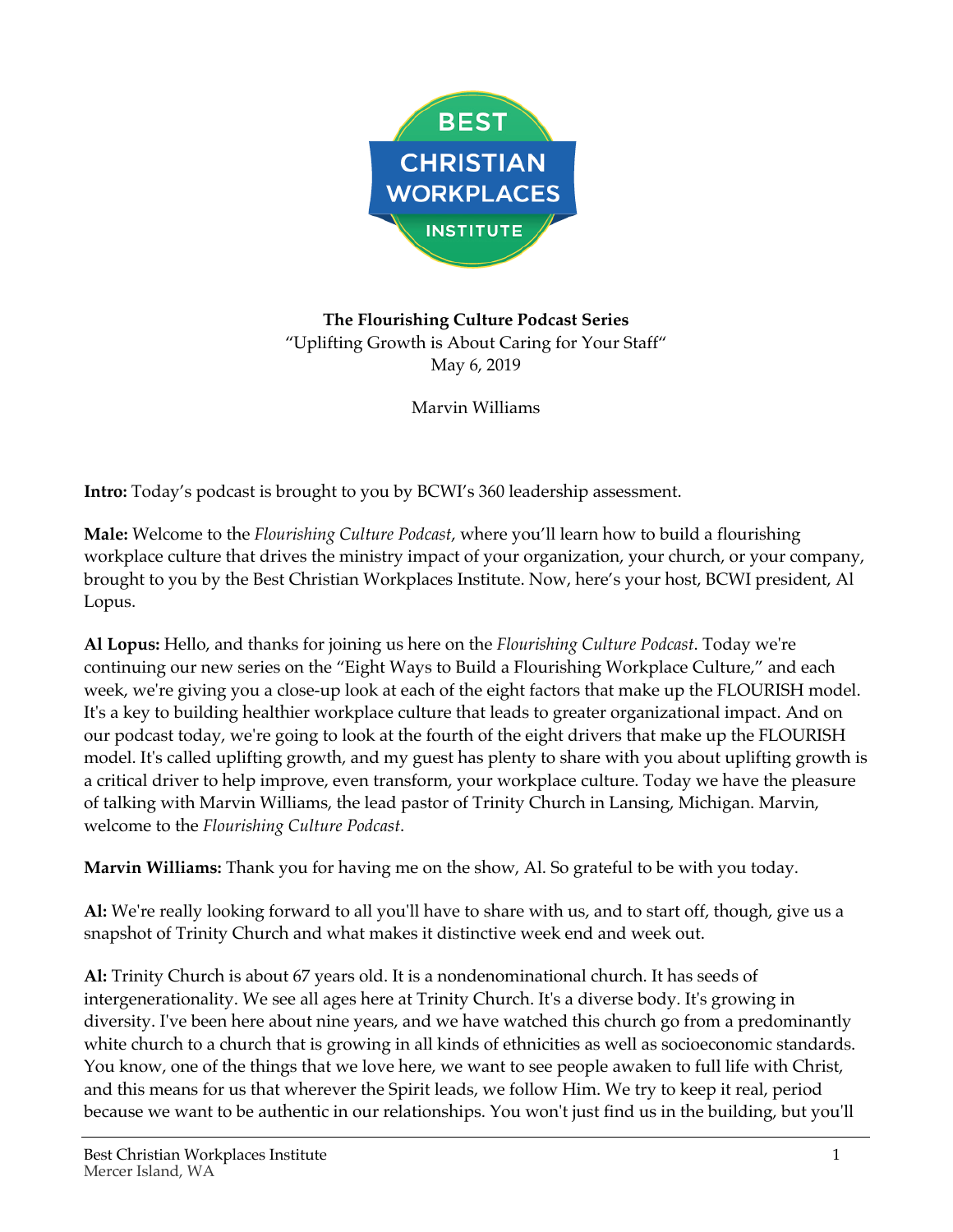find us out on the streets and the neighborhoods, and we want to bring others along on the journey. We believe in apprenticing the next generation, the next group of leaders, that are coming up. So I think those are some of the things that make us kind of distinctive, at least in my opinion, on a weekend, week-out basis.

**Al:** Well, apprenticing the next generation, that even points to uplifting growth, which is what we're talking about, as you improve the performance of individuals and the groups and the organization to meet the challenges of a changing world. That's great.

You know, in the next few minutes, we want to talk about three things: the challenges that you face in confronting the health of Trinity Church's workplace culture, the action steps that help to transform the health of the culture, and how the ministry has been positively impacted. So, how's that sound?

**Marvin:** Absolutely. Let's go for it.

**Al:** Let's go for it. You know, when you stepped into your role as lead pastor in 2015, what caused you to think that you need to focus on the health of your staff culture? What was going on that maybe gave you a pause for concern, maybe something that needed attention? What wasn't working?

**Marvin:** Yeah. You know, Trinity Church is a good place to work. It really is. Good place to work; great, great people. But over the years, somehow leaders, maybe before me even some that were still on staff, had created a culture of fear, a lack of trust, poor communication. And it was showing up in the health, or lack of health, in terms of conversations and sidebar meetings, and those are toxic. Those are unhealthy ways to run an organization. There were meetings before the meetings, meetings after the meetings, and, again, you can't win that way as a culture. We had stopped talking about one another as opposed to talking to one another, and we just said, "At some point we have to do something about this if we are to be a healthy organization." And so we heard about BCWI and just said, "This will be a tool for us to help get underneath the iceberg so we can make some improvements."

**Al:** Yeah. Meetings before the meeting, meeting after the meeting, meeting in the parking lot, yeah.

**Marvin:** Yeah, yeah, yeah.

**Al:** Yeah. And it's exciting to see how that's changed.

So as we talk about uplifting growth, continuing on, for us that means improving the performance of individuals, groups, and the organization, and how you meet the challenges of a changing world. And most significantly, growth comes from job-related experience along with interaction with others, including managers, mentors, and coaches as well as from some formal education events. And as we've seen, learning new things increases the employees' engagement and allows the organization to maintain and improve its effectiveness. In that first year following the first BCWI Survey, tell us about a staff member whose fit, giftings, and on-the-job experience really modeled uplifting growth at Trinity Church. Do you have somebody in mind?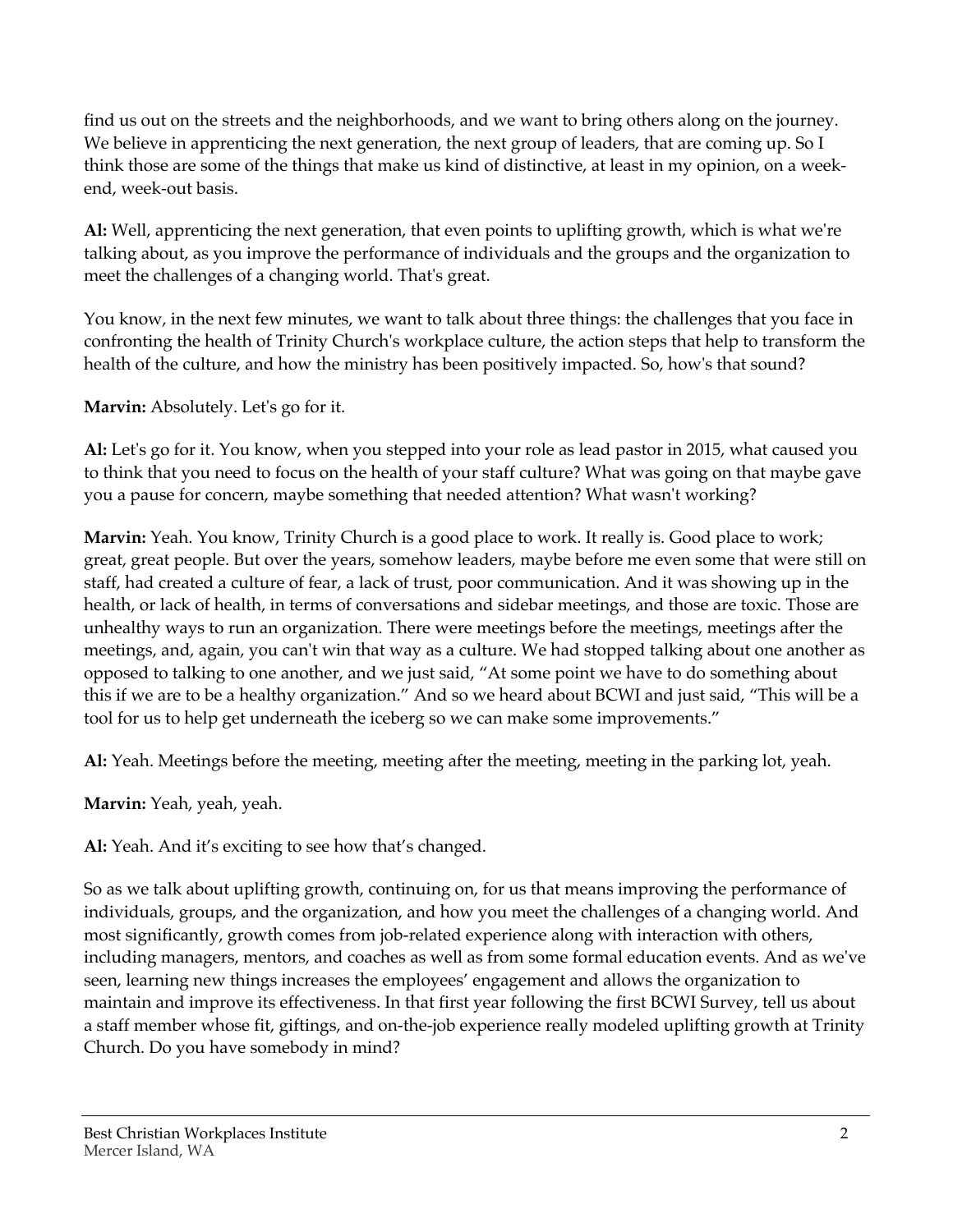**Marvin:** Yeah. You know, I have to try to be objective here, but my assistant, Brenda Dooley. Brenda Dooley has been with us for about two years. She came out of the workplace—she was working for the state of Michigan—and when she first came, she talked about how toxic the culture was where she was working. And then coming to Trinity, she thought this was an amazing place to work. Again, with new eyes, that person sees differently. When she worked a little bit here, she began to see some of the subculture that was taking place, the underbelly, that said, "We can't change, and we can't do better," people who were living according to an old story of the Trinity past. And she came in saying, "No, we can change." And she said, "I've seen it worse than this. And guess what. You have it really good here." And so her positive spin on we can change, we can do better, and we began to see her leadership. So she's not just an administrative assistant; she is a true leader. She brought all of the administrative assistants together, and now they are planning ahead. So she has been a significant part of, I think, our growth here at Trinity Church.

**Al:** Oh, that's a great story. Brenda, congratulations, good job.

You know, when people ask us, what makes up uplifting growth, as you've seen our Survey, you can see it's when you enjoy a positive, productive relationship with managers and your teammates—you've mentioned that—where you feel supported and cared for by leadership, where somebody receives regular feedback and informal feedback from their manager as well as formal feedback about their performance, where frequently you have opportunities to stretch and grow in your role, and where you have access and practical training for your role. So those are some of the things that we look at for uplifting growth. And one of your strengths at Trinity Church is reflected in the Survey statement, someone at Trinity Church encourages my development. Give us an idea of why your staff responded so favorably to that statement.

**Marvin:** I don't know if there's one particular thing. I think there's a number of things kind of converging together. We have created cross-departmental communication and collaboration. We eat together very often. Eating together is a sacred thing for us. It's a good thing for us, as we get to know one another and as we are spending time with each other, as we are learning about one another's families. One of the things I found out, what we found out, that trust increases as we get to know one another and ask one another about family and things that are happening in one another's lives. It actually begins to create trust, and we've seen a lot of that. In our squads, across departmental collaboration and learning, we read books together, we listen to podcasts together, and so we've shared ideas, we've rumbled—using Brené Brown's word—we rumbled together, and we've had very, very honest conversations. And I think those are some of the things that have helped us in these last four years.

**Al:** Yeah. Marvin, that sounds great. And it's a lot about relationships, isn't it. You mentioned how relationships build trust. There's the old saying, I can't trust you if I don't know you. And even when it comes to people receiving performance improvement kinds of feedback, they're willing to listen to it if there is a relationship much more than if there isn't one. Those are great examples.

You know, what you've described points towards the second turning point of your culture transformation, and that's the intentional well-thought-out strategic action steps that you've taken to unleash uplifting growth at Trinity Church. And here are some things that we oftentimes see, where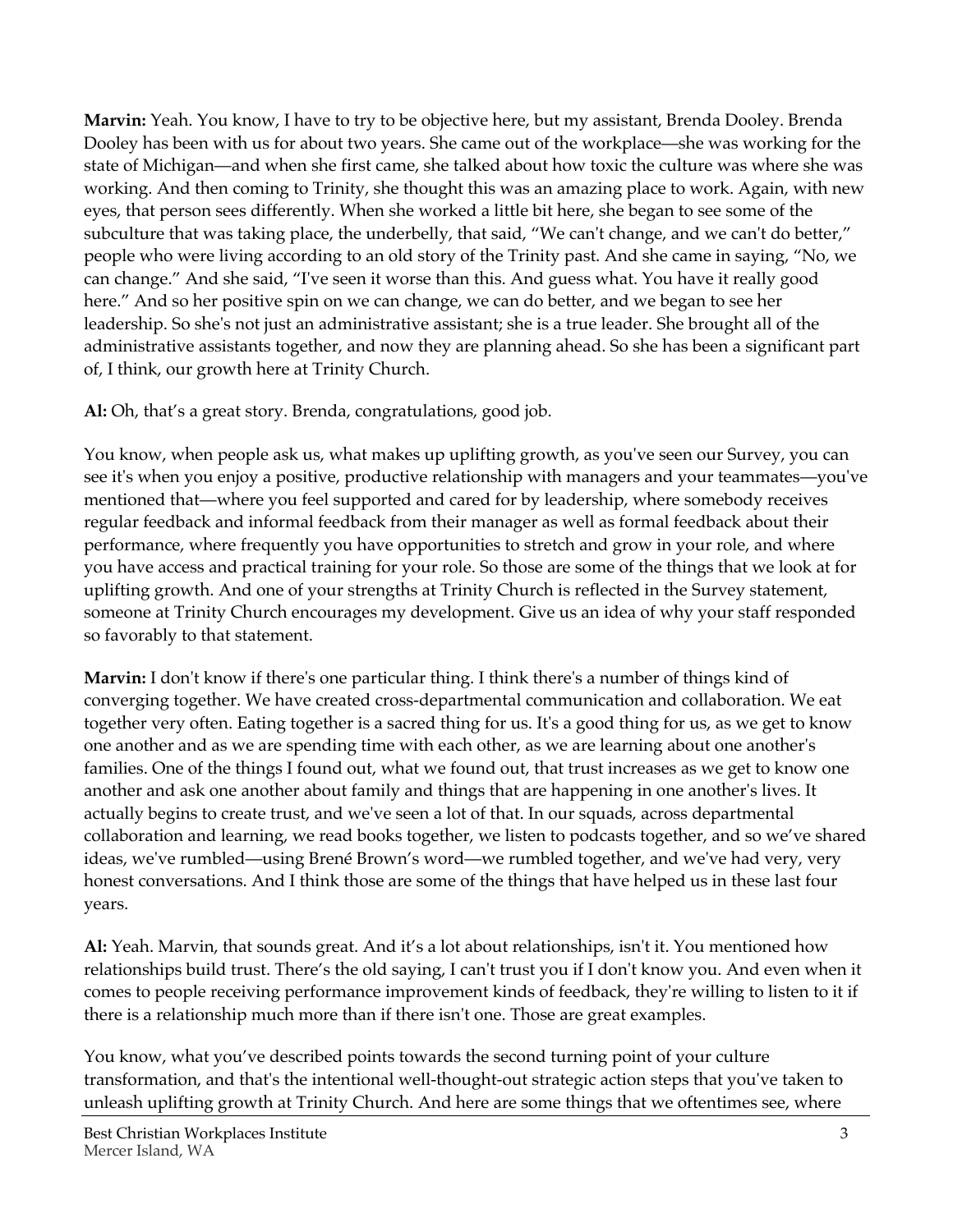people feel like you're listening well to know who your employees are and what their interests and aspirations are and where you have regular conversations of performance, where you view training and development opportunities as investments, where you provide hands-on training opportunities, where you leverage employee strengths, take a coaching and or mentoring approach to employee development, and provide meaningful recognition. And after the first year, your people made great progress on the health of your workplace culture. Give us an example of some of the key action steps that you guys took to tackle an area of your culture that you wanted to improve.

**Marvin:** I think spending regular time with each other, but particularly around conflictual issues. We used to have this culture where we would not talk to each other about the conflict. We would talk to everybody else, with the exception of talking directly to the individual. And so one of our staff behaviors is go to the source, go directly to the source. And we've seen this happen over and over again, when someone on our staff begins to talk to us about another person, our first question is, "Have you had a conversation with that person?" And they will say, "Well, no, not yet. I wanted to tell you first." "Well, no. We need to stop this conversation now because your first responsibility is to have the conversation with the person with whom you have the conflict." And so that has been one significant change for us as an organization. And it is about emotionally healthy engagement. We're of the mind that we cannot have spiritual growth without having emotional health. And so the two are inseparable, and so that has been a significant improvement on our staff. We now have people going directly to the source, "Hey, I have an issue with what you just said. Can we have a conversation about that?" That did not happen four years ago. To me, that is part of the health that we are experiencing four years later.

**Al:** Wow. So, again, back to relationships and healthy relationships. And I love your connection that when you have emotionally healthy relationships, that's also linked to spiritual growth at the same time. And people talk about this, go to the source, but it's hard, isn't it, to really break those patterns. You must have worked on that pretty hard over a period of time.

**Marvin:** We have. And in our staff meetings, we actually did conflict resolution. Here's how you do it. Here's the biblical way in which you walk through conflict. Believe me. Al, this is not just in the church; this is in the marketplace, and people are craving how to have healthy, crucial conversations with individuals they may have conflict with. And so we walk through staff meetings, we walk through our squad meetings, helping our staff, giving them tools by which they have emotionally healthy conversations with other people on staff. And that has made a world of difference for us.

**Al:** Let me ask you this question: How does that connect, then, to the spiritual growth?

**Marvin:** So, if you are claiming to grow spiritually, say, for instance, you and I had beef with each other. And I'm talking to you, you're talking to me, and I'm not telling you how I really feel about what you just said. And the next time you come to me and say, "Marvin, how are you doing?," and I say, "Fine," I'm actually lying at that point. And so I am lying to you, I'm lying to myself, but I go and read my Bible, and I go and pray, and I've not dealt with the conversation, the issue, or the conflict with you, which allows me even more freedom now to have a really healthy relationship with God. And so I'm no longer lying to myself. I'm no longer lying to you And I can't be lying to God because God knows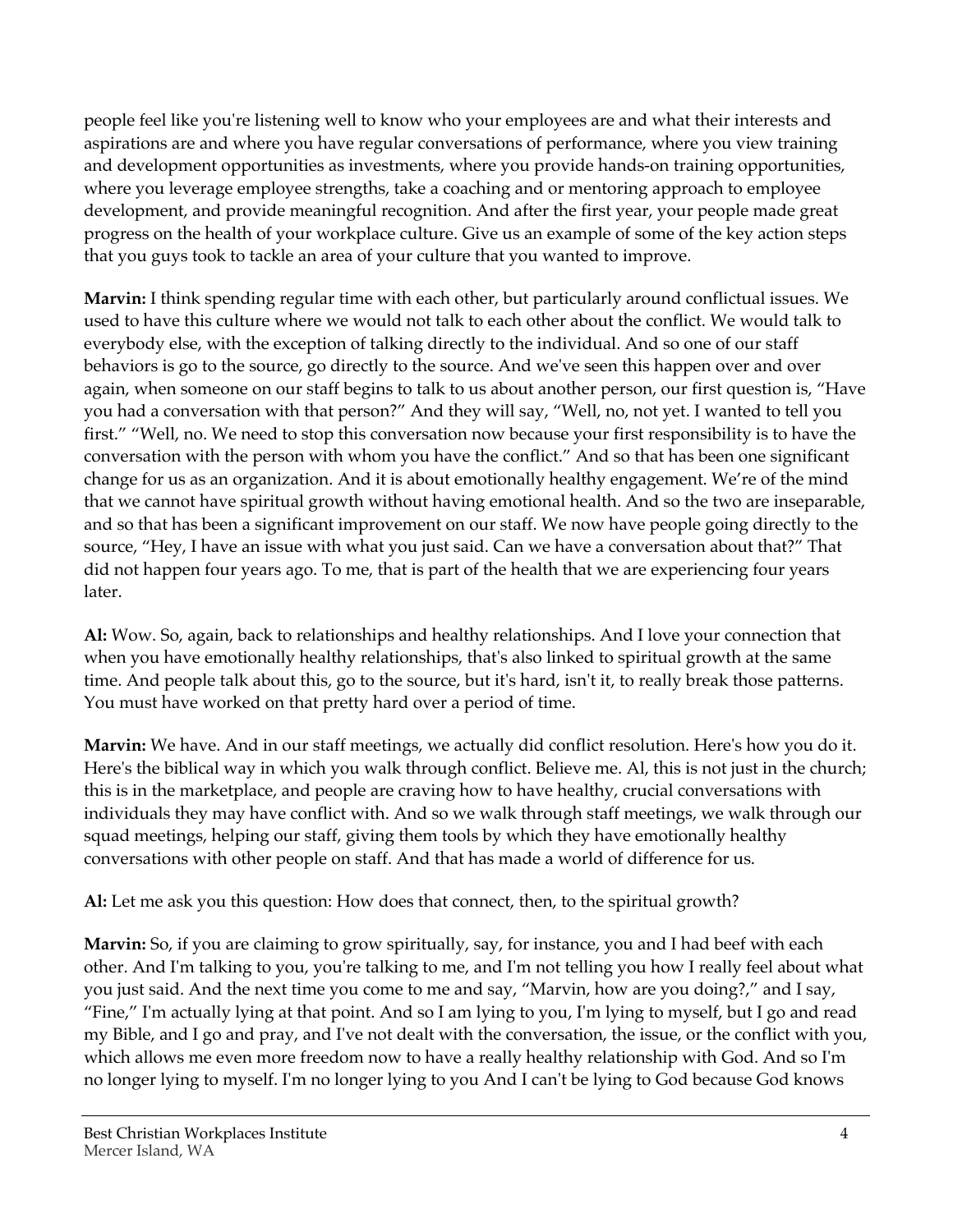everything. If I'm emotionally healthy and I'm being truthful with you, it allows me to have freedom in my relationship with God. And so that has been—again that's been helpful for us

**Al:** Yeah. And that's having integrity as well on your relationship with God. That's a great story.

**Al:** I trust you're enjoying our podcast today. We'll be right back after an important word for leaders.

**Female:** Discover your key strengths as a leader, and identify your greatest development opportunities. It's yours with the 360 leadership assessment by the Best Christian Workplaces Institute.

Gain a true, accurate measure of your own leadership from a biblical worldview. Join the more than 1,000 leaders and their colleagues now putting their 360 insights and lessons to work every day. You'll receive a comprehensive 40-page report, development guide, and coaching session that will help you reinvigorate and transform your leadership for good. Start today by calling 206-230-8111. Or visit us at bcwinstitute.org. The Best Christian Workplaces's 360 leadership assessment. It's your first important step to transforming your leadership effectiveness.

**Al:** And now, back to today's special guest.

**Al:** You know, many of your staff commented that the leaders at Trinity Church are humble and transparent and that there's now a high level of trust amongst the staff. And that's changed over the last three years. Tell us a favorite story of how that began, and it's even continuing to this day.

**Marvin:** I think we're simply trying to be authentic. That's one of our values in our vision statement is to be authentic in our relationships. And so I don't know where it began. I think it's become now a part of our culture. So it's not uncommon in a staff meeting or in a squad meeting for me or Jack or other leaders to begin sharing things about our personal lives—not that it's a total exposé—but we began sharing struggles and joys and about family, or if we had an argument the night before with our spouse, and we share that because we want to be authentic—and not sharing all the dirty details, but sharing those things that we think would give permission and freedom for others to share as well. And so that is very, very common for us now, four years later. It just wasn't that way four years ago.

**Al:** And that's really opened up the relationships amongst your staff and, again, has built trust. That's a great story.

As you know, Marvin, uplifting growth is one of our eight drivers—I've mentioned that. Why does uplifting growth matter, especially when it comes to improving the performance of individuals or your squads or teams or maybe even the entire church at Trinity? What do you say about that?

**Marvin:** Yeah, Al. People want to grow. People want to be better people. People want to be better followers of Jesus. Most times, they simply don't have the tools to do it. They don't have the pathway to grow. And so when you provide a pathway and when you give individuals tools by which to grow, it enlivens them, it awakens them to something, like, "I didn't know that that was possible. I didn't even know that tool was out there." And so to help them grow, whether they stay with us or whether they go someplace else, it is our responsibility to help them grow, and as they grow they can take these skills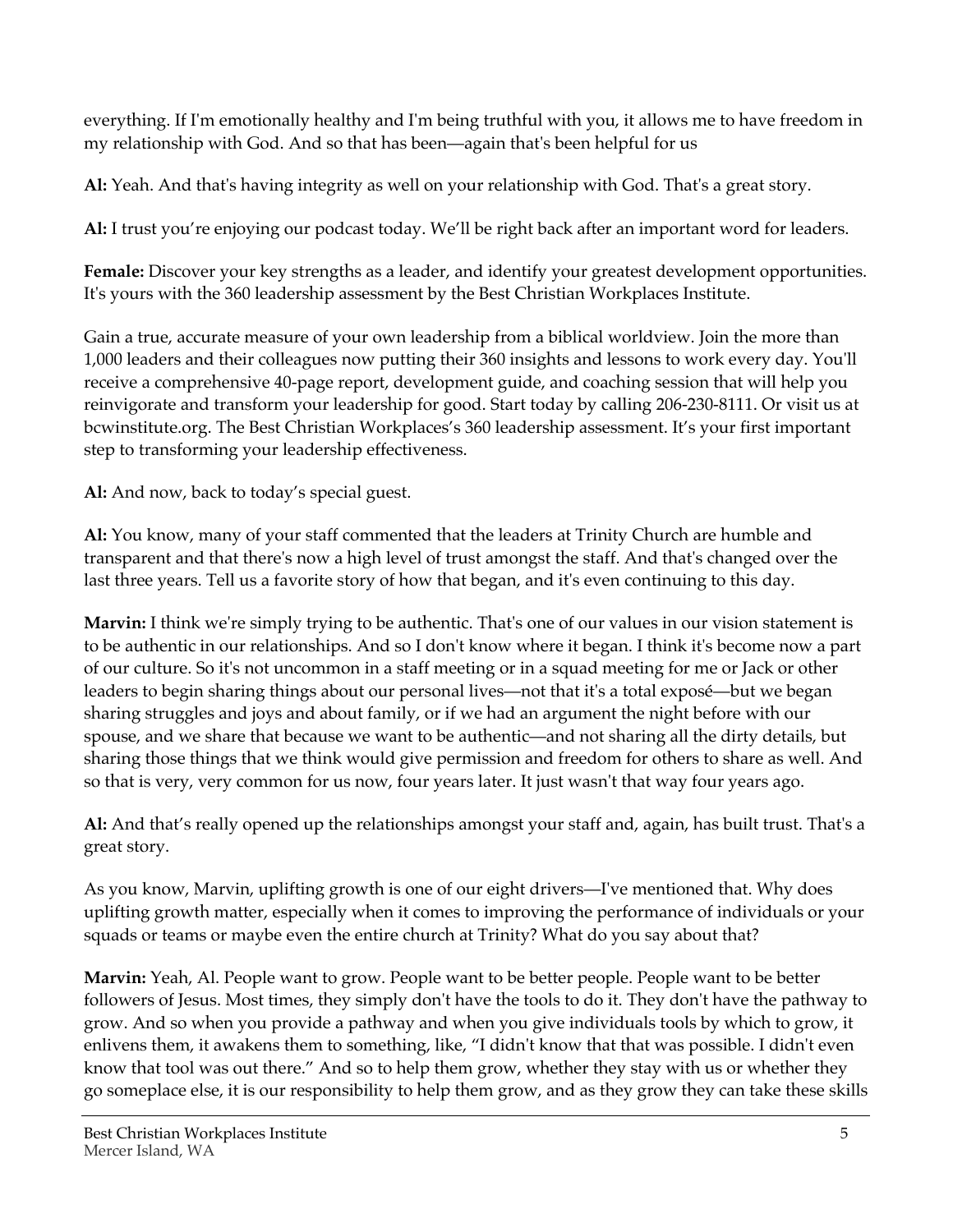and abilities anywhere and help another team get better. We just simply want to provide tools, pathways, so we can help individuals with their desires to grow.

**Al:** Yeah. And they really feel that in their hearts that you are concerned about them, want them to grow, and they learn new things, and they feel a great outcome as a result of that. That's exactly right.

You know, the third turning point in Trinity Church's commitment to better health of your workplace culture is how you celebrate important outcomes and results. And a huge result is that since your staff first took the BCWI Staff Engagement Survey three years ago, the health of your workplace culture has improved dramatically, as we've mentioned, from toxic, from our dials, to today, where your staff is clearly strongly healthy. And in that first year, 13 percent of your employees were engaged, which is quite a bit below the average of churches. But today, it's increased five times over, 68 percent of your employees are engaged at work, and that's a fantastic outcome. Congratulations. And today, a high level of uplifting growth at Trinity means that your people are recognized for doing a good job, where supervisors care about their staff, and as you've already communicated, the staff has regular conversations with their managers about their performance. What's one significant outcome in your workplace culture that's caused you to admit, "We couldn't have done it without improving the performance of individuals, groups, and the church overall"?

**Marvin:** There is one that I think, and is very recent, and that is our amazing youth pastor is leaving to take a position in Bakersfield, California. Not only is he leaving to take a position, but his associate director is leaving at the same time. And both of these individuals are on different paths, and one is taking a position in Bakersfield, the other is taking a position in Los Angeles, and they didn't contrive this. It was just so happened the way God worked. Both of them are leaving at around the same time.

Four years ago, that disruption would have wounded our soul, but because we've gone through BCWI, because we put in place certain things to help us become better and better each year—to have important conversations, to have the challenging conversations, to celebrate one another as God speaks, because that's one of our values: be attentive to the Spirit—we want to create a hear-and-obey culture. When you hear God speak, we want you to move. And so these individuals have heard God speak, and now they're moving. And our staff is ecstatic.

We're going to hurt. We going to hurt because they're leaving, but we are absolutely ecstatic that they heard God speak and now they are responding to the voice of God. We gathered around these two, and we laid hands on them, and we prayed for them, and we asked God's blessing over them. We are genuinely excited for this new chapter in both their lives. And I think, four years ago, we simply would not have had that. So we've made investments in them, but we've made investments in our staff, and as a result, we're seeing the outcome of genuine celebration, authentic relationships, and really this sense of, we love these guys. We are open-handed as we send them off.

**Al:** Wow. That's great. So you're really seeing improvement in a lot of ways as a result of the development, the effort, the training that you've put into these guys. That's great.

You know, we believe that a healthy culture is a true and worthy end in itself. You just described a great example. We also believe that a healthy-to-flourishing culture leads to organizational growth and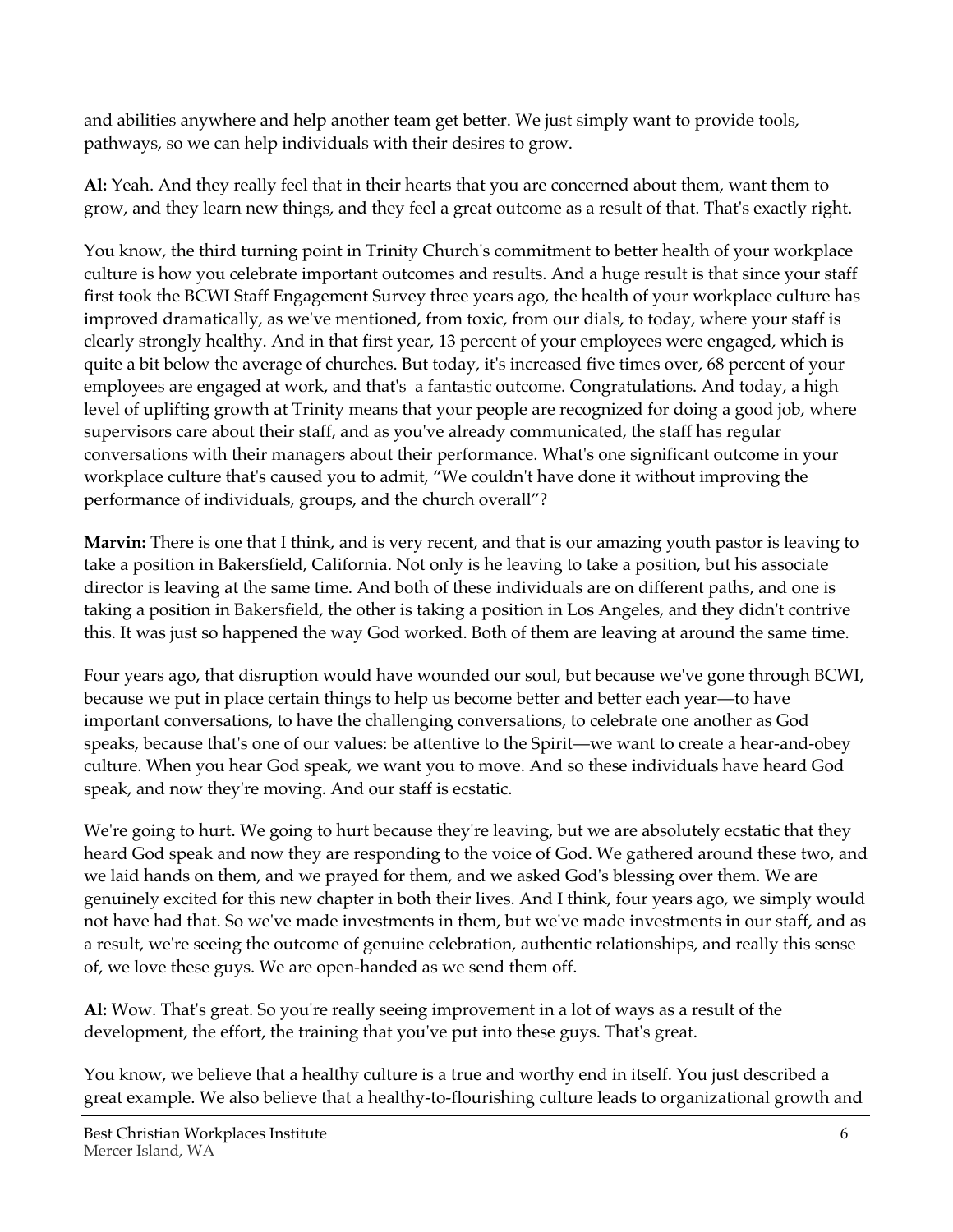even greater ministry impact. And I love how you say that your church is outside of the boundaries of the church, you're in the community. How has the improved health of your culture influenced the overall ministry at the church? Is there a story that you can share with us about that?

**Marvin:** Yeah. This is coming up. This is the first time we're going to do this. On May 5 of this year, we're going to do something called I Love My City. And we will gather together, we will eat breakfast together, we will have an abbreviated worship service, and then we will hit the streets, and we will love our neighbors through a variety of ways. So we're actually shutting down our worship service and we are three services on the weekend—we're shutting down our worship services, and instead of going to church, we're going to actually be the church that we can. And there are going to be a variety of ways in which we can serve our community. So we're pretty excited about that.

But this came about because of a cross-departmental collaboration, where people in different departments on our staff said, "Yes, we can do this. We will do it." And it's not one department, it's not just two departments, it's all of our departments coming together, saying, "We want to love our city in a unique way, and we're willing to own this as a group and not just own it as one person." And so our church is really excited about May 5 of this year.

**Al:** Oh, I love that. And because of the health of your culture amongst the staff, that will radiate positively out into the community much more effectively than it would have even three or four years ago, and how those relationships just really grew out of the squads that you have, the teams that you have, at the church working together and across departments. That's a great story.

Marvin, based on all you see happening today at Trinity Church, what's one thing that you believe each senior leader in a church or a parachurch organization or even a Christian-led business must do to help build a healthier workplace culture? What would you suggest?

**Marvin:** Yeah, Al, if I had to boil it down, it would just simply be, love and care for your staff. Love and care for your staff, not just the bottom line. I say, take time to see your people. Take time to actually see them in the arena and be in the arena with them. Care about their families and their hopes and dreams. Empathize with them by walking with them. Again, this falls under the purview of love and care for your people. Tell them how much you appreciate them, not just the job that they do. Appreciate them as people, not just the work that they do on a regular basis. We are human beings, not human doings. Again, yelling criticism from the cheap seats is one way to demoralize and even dehumanize people on your staff. So love and care for the staff that God has given you because they are gifts from God. One of the ways in which we thank God for them is by loving and caring for them.

**Al:** I love that. And, also, part of that loving and caring for them is giving them opportunities, and when you see growth the way that you've seen it in relationships, that's just additional opportunity for growth and development for people. That's fantastic.

You know, I've really enjoyed what we've learned today. And in light of all we've talked about, give us one final thought that you'd like to leave with ministry leaders and all of our listeners.